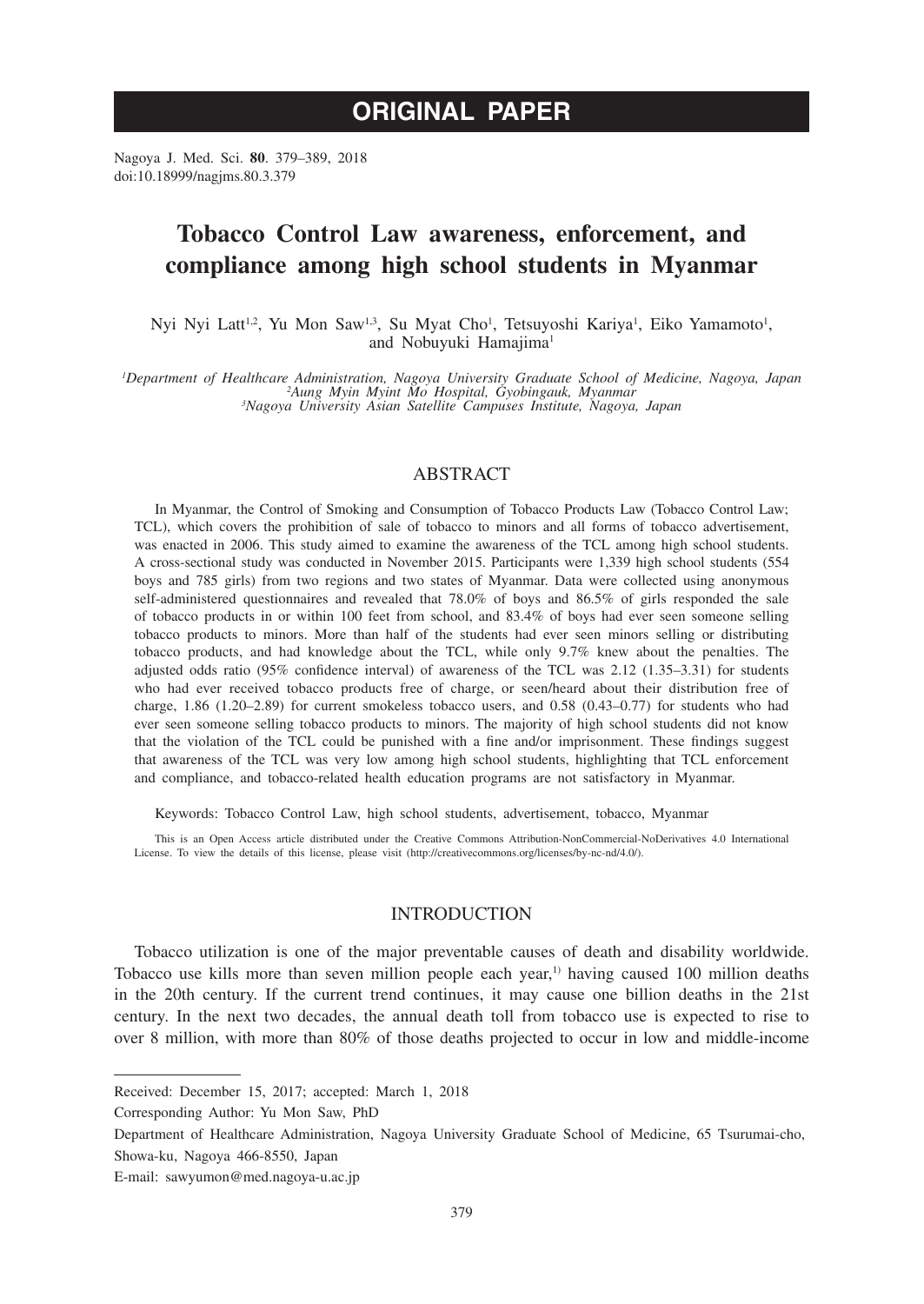countries. The United Nations' Sustainable Development Goals of target number 3.4 is to reduce premature mortality from non-communicable diseases by one-third by 2030 through prevention and treatment.2) However, monitoring tobacco use and prevention policies are an area neither sufficiently prioritized nor adequately funded by nations.<sup>3)</sup>

To address the global burden of tobacco use, the World Health Assembly in 2003 unanimously adopted the World Health Organization Framework Convention on Tobacco Control (WHO FCTC). According to the homepage of WHO FCTC, as of October 19, 2017, Mozambique became the  $181<sup>st</sup>$  party of the WHO FCTC on July 14, 2017.<sup>4</sup>) Myanmar became a signatory to the WHO FCTC on October 23, 2003, and ratified it on April 20, 2004, becoming the 11<sup>th</sup> party. To increase tobacco control measures in Myanmar, the Control of Smoking and Consumption of Tobacco Products Law, State Peace and Development Council Law No. 5/2006 (Tobacco Control Law; TCL) was enacted on May 4, 2006, and has been effective since May 4, 2007.<sup>5)</sup> However, rules have been made to date, and tobacco industries and many individuals are violating the TCL in different ways. Therefore, the TCL enforcement measures have not been adequately implemented in Myanmar for a decade.

Enforcing tobacco use regulations among minors and monitoring the prevalence of smoking among young adults is especially important, and there were several reports examining the contents of regulations and their effectiveness.6-10) The percentage of smokers among students have also been reported in many countries.<sup>11-14)</sup> In Myanmar, the Global Youth Tobacco Survey (GYTS) 2016 found that 17.0% of boys and 1.5% of girls aged 13–15 years were smokers who were enrolled in 9–11th grade.<sup>15)</sup> Among 400 medical students, 12.8% were smokers.<sup>16)</sup> Smokeless tobacco use estimated by several surveys including the GYTS was 9.8% among school children aged 13–15 years and  $20.8\%$  among adults.<sup>17)</sup>

The TCL was enacted more than a decade ago. However, the tobacco control measures as well as law enforcement seem questionable. The present survey was conducted to evaluate the awareness and perception of high school students regarding the tobacco control legislation and examine the enforcement of and compliance with the TCL in Myanmar, highlighting the areas to be strengthened for effective law enforcement. The survey findings are expected to raise alarm over the stagnant tobacco control interventions in the country, which would be useful to encourage stakeholders to take the necessary actions to make the Myanmar population healthier. Moreover, we hope that the findings from this study will highlight the need for better tobacco control measures not only in Myanmar, but also in other countries.

# MATERIALS AND METHODS

## *Study participants*

Myanmar is formed of seven states, seven regions, and one union territory. In these, 3,511 high schools and 840,771 high school students were registered in 2015–2016. Firstly, two states (Shan and Mon) and two regions (Bago and Magway) were selected using simple random sampling with a drawing method. Subsequently, two high schools from each state/region were selected with the same method. One high school in Magway region could not participate in the study because of local religious affairs. Thus, this cross-sectional study was carried out in seven high schools using an anonymous self-administered questionnaire in November 2015. Participants were students in grades 10 and 11 who attended school on the day of the survey. The number of eligible participants at each school as well as the location and name of the high schools were not recorded. In total, 1,339 students (554 boys and 785 girls) participated in this study.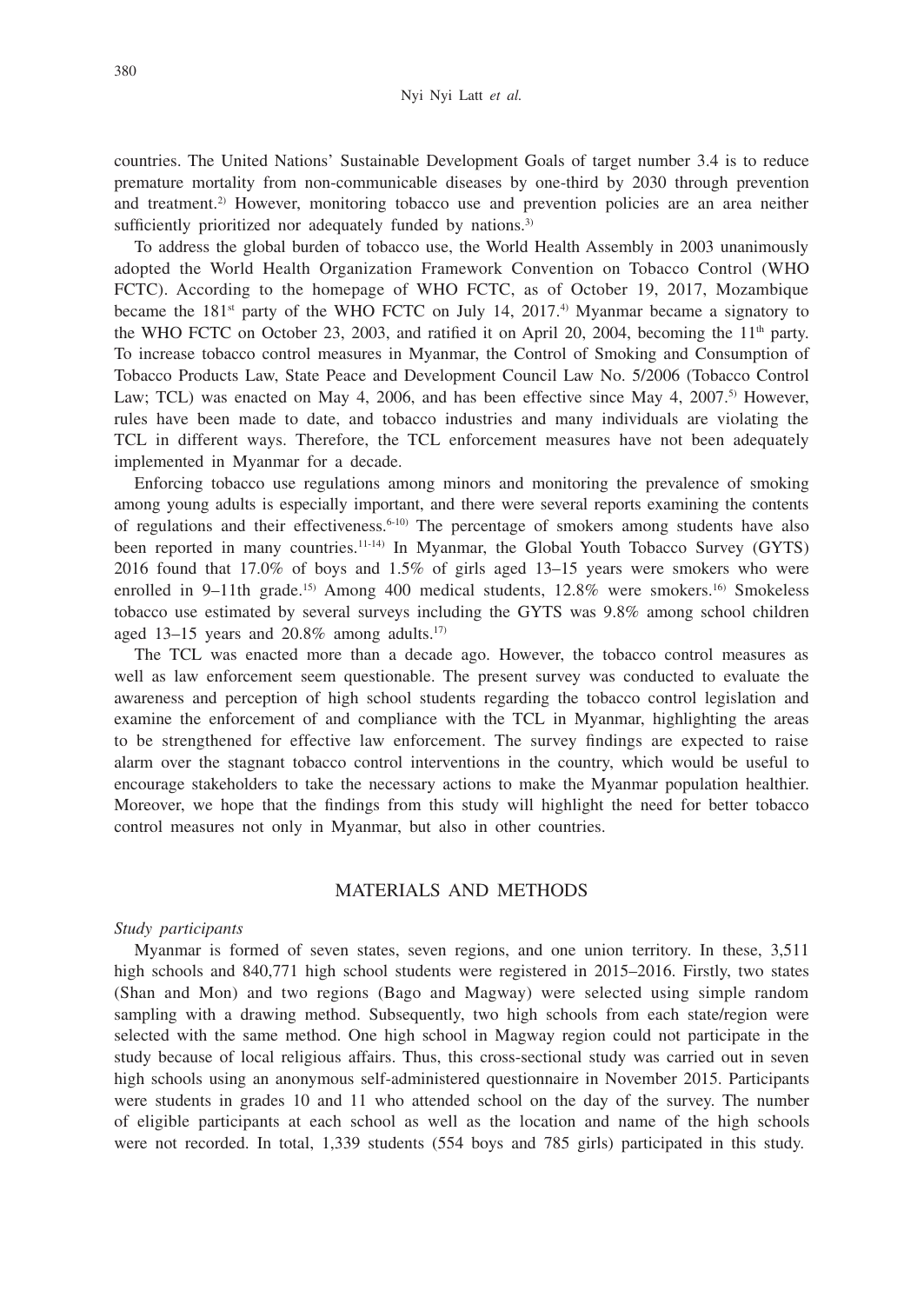#### *Study questionnaire*

The study questionnaire was newly developed by the researchers through reviews of the TCL in Myanmar and past studies including the WHO GYTS. The questionnaire was pre-tested with 230 high school students at Gyobingauk Township, Bago Region, and the pre-test results were used to finalize the questionnaire. The self-administered questionnaire included 1) background information, 2) experience with tobacco products, 3) exposure to second-hand smoking, 4) perception of smoking and smokeless tobacco products, 5) sale of tobacco, 6) health warnings and information, and 7) tobacco advertisement, promotion, and sponsorship.

### *Statistical analysis*

The collected data were analyzed using the Statistical Package for Social Science (SPSS) software program version 24.0 (IBM SPSS Inc.). Chi-square tests were used for hypothesis testing of categorical data. Multiple logistic regression analysis was performed to estimate the odds ratio (OR) and 95% confidence interval (CI) of TCL awareness. In total, 21 independent variables with two categories were used for the multiple analysis; 1) age  $(< 14$  years and  $>$ 14 years), 2) sex, 3) grade, 4) current smoking status, 5) current smokeless tobacco use, 6) parents smoking status, 7) sibling smoking status, 8) passive smoking at home, 9) ever received health education, 10) availabilities of tobacco products in school or within 100 feet, 11) ever seen someone selling tobacco products to minors, 12) ever seen minors selling or distributing tobacco products, 13) ever seen someone selling single cigarettes or any package with less than 20 cigarettes, 14) ever seen about the tobacco advertisement signboards, 15) ever seen about the tobacco advertisement of drawing or painting, 16) ever seen about the tobacco advertisement of description in journals, magazines, newspapers and pamphlets, 17) ever seen about the tobacco advertisement of broadcasting, 18) ever heard about the tobacco advertisement of announcement at fairs and festivals, 19) ever seen or heard about the tobacco advertisement of sponsorship or support to sports, funfairs, exhibitions, or any social activities, 20) ever seen or heard about the distribution of tobacco products free of charge or as a present, and 21) ever received tobacco products free of charge or as a present. The independent variables were selected in a forward method, compulsory including "age", "sex", and "current smoker."

#### *Ethical considerations*

This study was approved by the Department of Medical Services, Ministry of Health, Myanmar (Letter no. 617 of Planning/Research issued on August 26, 2015) and Ministry of Education, Myanmar (Letter no. 12125 of Information/Research issued on October 19, 2015), as well as the ethical review committee of Nagoya University School of Medicine (No. 6518 issued on August 31, 2015). The aims of the study and questionnaire contents were explained to local educational steering committees and authorities, high school authorities, and teachers to obtain permission to conduct the survey at schools. After obtaining permission, the study objectives and questionnaire contents were explained to high school students before requesting them to complete the questionnaires. The dataset was anonymous from the first stage of data handling.

## RESULTS

In total, 1,339 high school students (554 boys and 785 girls) from seven high schools completed questionnaires. Since school information was not included in the questionnaire, the data could not be analyzed according to school. The number of students who declined participating was also not recorded to prevent the comparison of participation rates between the schools.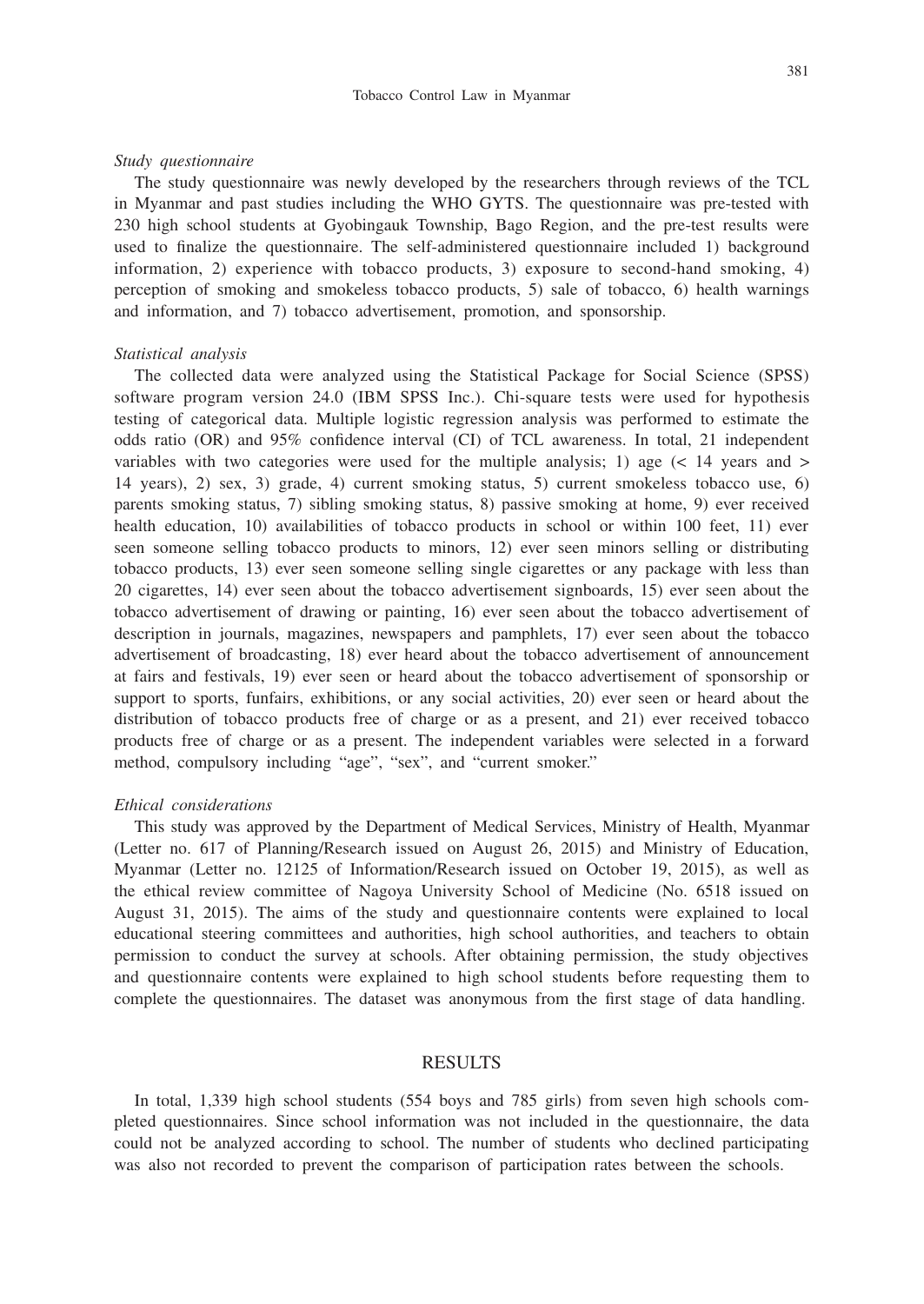| <b>Characteristics</b>         | <b>Boys</b> (N=554) |      | Girls (N=785) |      | Total (N=1,339) |      |
|--------------------------------|---------------------|------|---------------|------|-----------------|------|
|                                | N                   | $\%$ | $\mathbb N$   | $\%$ | $\mathbb{N}$    | $\%$ |
| Age                            |                     |      |               |      |                 |      |
| $\leq 14$ years                | 215                 | 38.8 | 344           | 43.8 | 559             | 41.7 |
| 15 years                       | 236                 | 42.6 | 335           | 42.7 | 571             | 42.6 |
| 16 years                       | 76                  | 13.7 | 98            | 12.5 | 174             | 13.0 |
| 17 years                       | 21                  | 3.8  | $\,$ 8 $\,$   | 1.0  | 29              | 2.2  |
| $\geq 18$ years                | 6                   | 1.1  | $\theta$      | 0.0  | 6               | 0.4  |
| Grade                          |                     |      |               |      |                 |      |
| 10                             | 378                 | 68.2 | 519           | 66.1 | 897             | 67.0 |
| 11                             | 176                 | 31.8 | 266           | 33.9 | 442             | 33.0 |
| <b>Current smoker</b>          |                     |      |               |      |                 |      |
| N <sub>0</sub>                 | 492                 | 88.8 | 777           | 99.0 | 1,269           | 94.8 |
| Yes                            | 62                  | 11.2 | 8             | 1.0  | 70              | 5.2  |
| Current smokeless tobacco user |                     |      |               |      |                 |      |
| N <sub>o</sub>                 | 433                 | 78.2 | 779           | 99.2 | 1,212           | 90.5 |
| Yes                            | 121                 | 21.8 | 6             | 0.8  | 127             | 9.5  |
| Passive smoking at home        |                     |      |               |      |                 |      |
| N <sub>o</sub>                 | 458                 | 82.7 | 652           | 83.1 | 1,110           | 82.9 |
| Yes                            | 96                  | 17.3 | 133           | 16.9 | 229             | 17.1 |
| <b>Father smoking</b>          |                     |      |               |      |                 |      |
| No                             | 522                 | 94.2 | 750           | 95.5 | 1,272           | 95.0 |
| Yes                            | 32                  | 5.8  | 35            | 4.5  | 67              | 5.0  |
| <b>Mother smoking</b>          |                     |      |               |      |                 |      |
| N <sub>o</sub>                 | 552                 | 99.6 | 782           | 99.6 | 1334            | 99.6 |
| Yes                            | $\mathfrak{2}$      | 0.4  | 3             | 0.4  | 5               | 0.4  |
| <b>Sibling smoking</b>         |                     |      |               |      |                 |      |
| N <sub>o</sub>                 | 494                 | 89.2 | 729           | 92.9 | 1,223           | 91.3 |
| Yes                            | 60                  | 10.8 | 56            | 7.1  | 116             | 8.7  |
| Other family members smoking   |                     |      |               |      |                 |      |
| $\rm No$                       | 545                 | 98.4 | 746           | 95.0 | 1,291           | 96.4 |
| Yes                            | 9                   | 1.6  | 39            | 5.0  | 48              | 3.6  |

**Table 1** Characteristics of study participants according to gender

Table 1 shows the characteristics of participants according to gender. Of the 1,339 high school students, 81.4% of boys and 86.5% of girls were aged 15 years or younger at the time of the survey. Of all participants, 11.2% of boys and 1.0% of girls were current smokers, while 21.8% of boys and 0.8% of girls were current smokeless tobacco users. Among boys, 17.3% had experienced passive smoking at home, and 5.8% had fathers and 10.8% siblings who were current smokers.

Results regarding recognition of tobacco sales among high school students are shown in Table 2. It was found that 78.0% of boys and 86.5% of girls recognized the sale of tobacco products in or within 100 feet from school, and 83.4 % of boys had ever seen someone selling tobacco products to minors. More than half (57.4% of boys and 56.3% of girls) had ever seen minors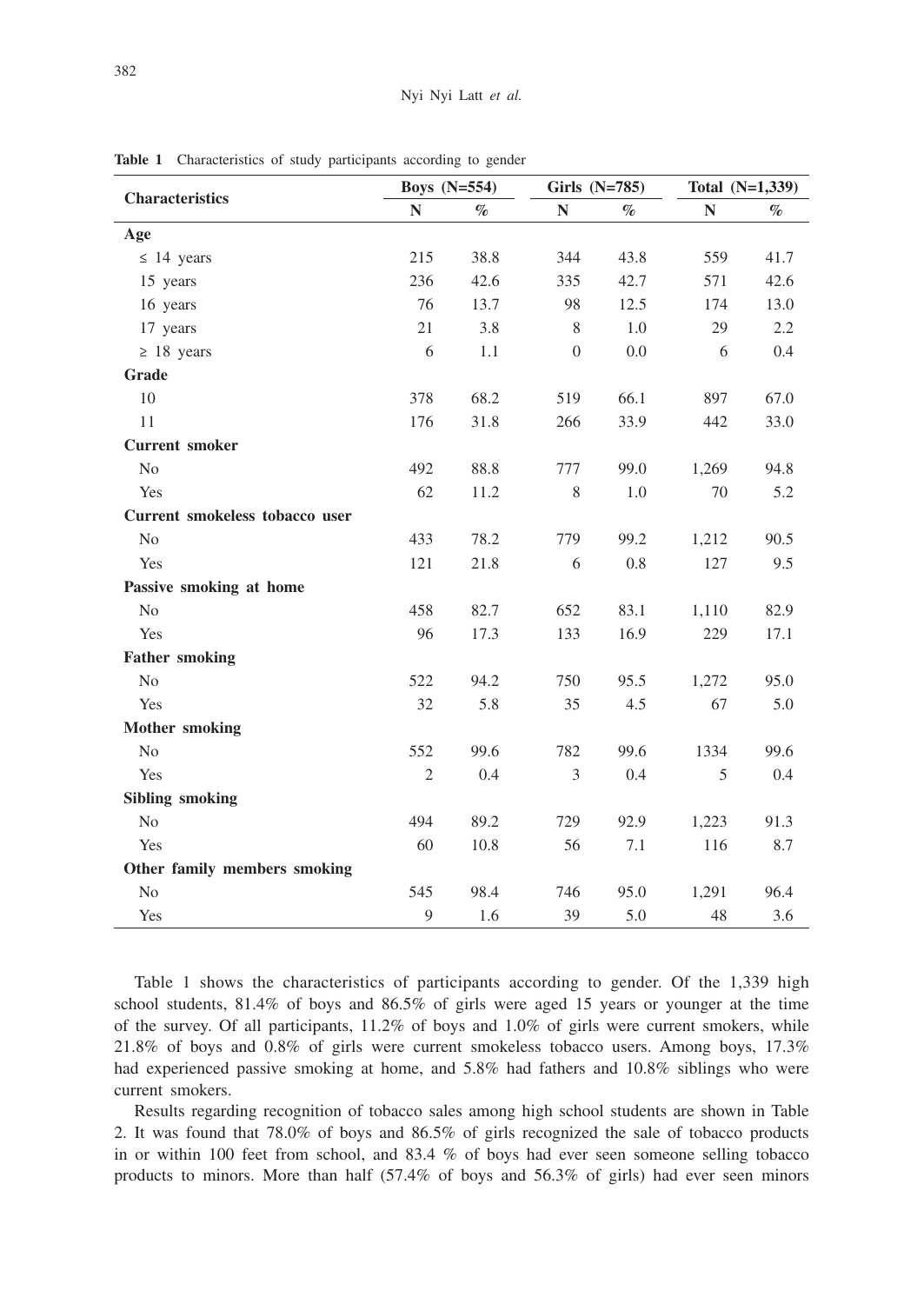|                                                                                         | Boys $(N=554)$ |      | Girls $(N=785)$ |      | Total $(N=1,339)$ |      |  |  |
|-----------------------------------------------------------------------------------------|----------------|------|-----------------|------|-------------------|------|--|--|
| <b>Tobacco</b> sale                                                                     | N              | $\%$ | N               | $\%$ | N                 | $\%$ |  |  |
| Tobacco products selling in or within 100 feet from school                              |                |      |                 |      |                   |      |  |  |
| N <sub>0</sub>                                                                          | 122            | 22.0 | 106             | 13.5 | 228               | 17.0 |  |  |
| Yes                                                                                     | 432            | 78.0 | 679             | 86.5 | 1.111             | 83.0 |  |  |
| Ever seen someone selling tobacco products to minors                                    |                |      |                 |      |                   |      |  |  |
| N <sub>0</sub>                                                                          | 92             | 16.6 | 162             | 20.6 | 254               | 19.0 |  |  |
| Yes                                                                                     | 462            | 83.4 | 623             | 79.4 | 1.085             | 81.0 |  |  |
| Ever seen minors selling or distributing tobacco products                               |                |      |                 |      |                   |      |  |  |
| N <sub>o</sub>                                                                          | 236            | 42.6 | 343             | 43.7 | 579               | 43.2 |  |  |
| Yes                                                                                     | 318            | 57.4 | 442             | 56.3 | 760               | 56.8 |  |  |
| Ever seen someone selling single cigarettes or any package with less than 20 cigarettes |                |      |                 |      |                   |      |  |  |
| N <sub>o</sub>                                                                          | 57             | 10.3 | 108             | 13.8 | 165               | 12.3 |  |  |
| Yes                                                                                     | 497            | 89.7 | 677             | 86.2 | 1.174             | 87.7 |  |  |

**Table 2** Awareness of tobacco sales among high school students in Myanmar

selling or distributing tobacco products, and 89.7% of boys and 86.2% of girls reported that they had ever seen someone selling single cigarettes or any package with less than 20 cigarettes.

Table 3 presents the recognition of tobacco advertisement stratified by gender. In total, 75.8% of boys and 69.0% of girls had seen tobacco advertisements more than once a week. Furthermore, 12.6% of boys and 9.2% of girls reported noticing the drawings or paintings of tobacco advertisement on vehicles, walls, and boards. More than one-third of both boys and girls reported that they had ever seen or heard about tobacco advertisement sponsoring or supporting sports, funfairs, exhibitions, or social activities. Similarly, 35.9% of boys and 32.9% of girls had ever received tobacco products free of charge or as a present, or seen/heard about their distribution free of charge or as a present.

Table 4 illustrates the knowledge about tobacco product regulations among the high school students. More than half of the boys (59.6%) and girls (55.7%) had ever heard about the TCL, while 89.0% of boys and 91.2% of girls did not know that violating this law could be punished with a fine and/or imprisonment. No students had ever heard about any actions taken or reporting upon any violation of this law.

Table 5 shows the unadjusted OR (UOR) and adjusted OR (AOR) and 95% CI of answering "yes" to the question "Have you ever heard about the Control of Smoking and Consumption of Tobacco Products Law?". The UOR (95% CI) of a positive answer was 1.29 (1.03–1.60) for students older than  $14$  years,  $1.79$   $(1.06-3.02)$  for current smokers, and  $1.92$   $(1.29-2.87)$  for current smokeless tobacco users, while it was 0.70 (0.53–0.93) for students who had ever seen someone selling tobacco products to minors. Using a forward method, six significant questions other than age, gender, and current smoking were selected as shown in Table 5. The AOR (95% CI) was higher than 2 for students who had ever seen drawings or paintings of tobacco advertisements (on vehicles, on walls, on boards, etc.), and for those who had received tobacco products free of charge or as a present, or seen/heard about their distribution free of charge or as a present. An AOR under 1 was found for those who had ever seen someone selling tobacco products to minors and those who had ever received health education.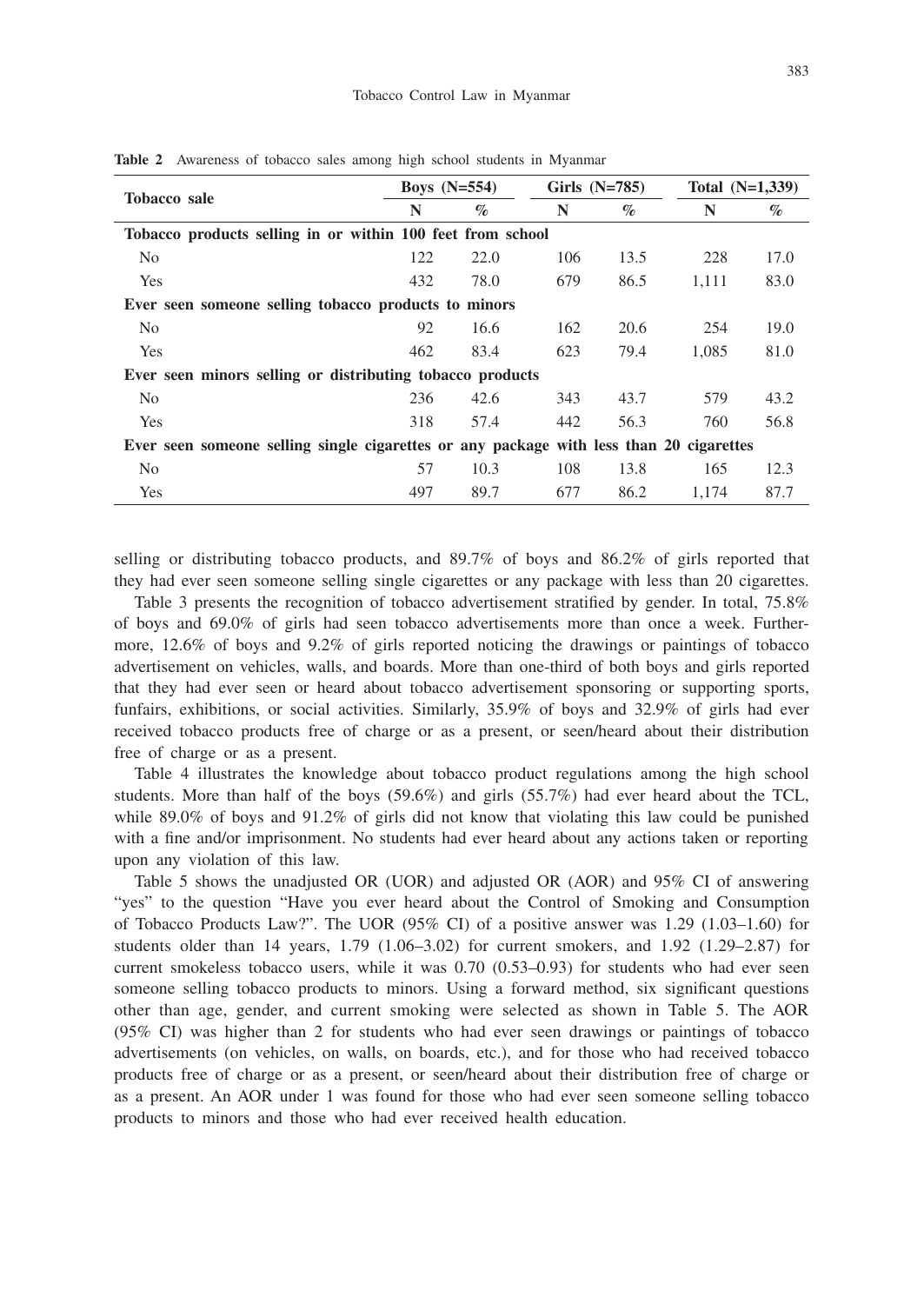|                                                                                               |        | Boys $(N=554)$ |     | Girls (N=785) |              | Total (N=1,339) |  |
|-----------------------------------------------------------------------------------------------|--------|----------------|-----|---------------|--------------|-----------------|--|
| <b>Variables</b>                                                                              | N      | $\%$           | N   | $\%$          | $\mathbb{N}$ | $\%$            |  |
| Had seen or heard about the tobacco advertisement in any form                                 |        |                |     |               |              |                 |  |
| > Once a week                                                                                 | 420    | 75.8           | 542 | 69.0          | 962          | 71.8            |  |
| $\leq$ Once a week                                                                            | 134    | 24.2           | 243 | 31.0          | 377          | 28.2            |  |
| Ever seen about the tobacco advertisement signboards (vinyl, LED, stickers, etc.)             |        |                |     |               |              |                 |  |
| N <sub>o</sub>                                                                                | 529    | 95.5           | 757 | 96.4          | 1.286        | 96.0            |  |
| Yes                                                                                           | 25     | 4.5            | 28  | 3.6           | 53           | 4.0             |  |
| Ever seen about the tobacco advertisement of drawing or painting (on vehicles, on walls, on   |        |                |     |               |              |                 |  |
| boards, etc.)                                                                                 |        |                |     |               |              |                 |  |
| N <sub>o</sub>                                                                                | 484    | 87.4           | 713 | 90.8          | 1,197        | 89.4            |  |
| Yes                                                                                           | 70     | 12.6           | 72  | 9.2           | 142          | 10.6            |  |
| Ever seen about the tobacco advertisement of description in journals, magazines, newspapers,  |        |                |     |               |              |                 |  |
| and pamphlets                                                                                 |        |                |     |               |              |                 |  |
| N <sub>o</sub>                                                                                | 526    | 94.6           | 754 | 96.1          | 1.280        | 95.6            |  |
| Yes                                                                                           | 28     | 5.1            | 31  | 3.9           | 59           | 4.4             |  |
| Ever seen about the tobacco advertisement of broadcasting (TV, radio, internet, social net-   |        |                |     |               |              |                 |  |
| work like Facebook, etc.)                                                                     |        |                |     |               |              |                 |  |
| N <sub>o</sub>                                                                                | 512    | 92.4           | 740 | 94.3          | 1,252        | 93.5            |  |
| Yes                                                                                           | 42     | 7.6            | 45  | 5.7           | 87           | 6.5             |  |
| Ever heard about the tobacco advertisement of announcement at fairs and festivals             |        |                |     |               |              |                 |  |
| N <sub>0</sub>                                                                                | 547    | 98.7           | 784 | 99.9          | 1.331        | 99.4            |  |
| Yes                                                                                           | $\tau$ | 1.3            | 1   | 0.1           | 8            | 0.6             |  |
| Ever seen or heard about the tobacco advertisement of sponsorship or support to sports,       |        |                |     |               |              |                 |  |
| funfairs, exhibitions, or any social activities                                               |        |                |     |               |              |                 |  |
| N <sub>0</sub>                                                                                | 349    | 63.0           | 499 | 63.6          | 848          | 63.3            |  |
| Yes                                                                                           | 205    | 37.0           | 286 | 36.4          | 491          | 36.7            |  |
| Ever seen or heard about the distribution of tobacco products free of charge or as a present  |        |                |     |               |              |                 |  |
| N <sub>0</sub>                                                                                | 510    | 92.1           | 727 | 92.6          | 1.237        | 92.4            |  |
| Yes                                                                                           | 44     | 7.9            | 58  | 7.4           | 102          | 7.6             |  |
| Ever received tobacco products free of charge or as a present, or seen/heard the distribution |        |                |     |               |              |                 |  |
| of them free of charge or as a present                                                        |        |                |     |               |              |                 |  |
| N <sub>o</sub>                                                                                | 355    | 64.1           | 527 | 67.1          | 882          | 65.9            |  |
| Yes                                                                                           | 199    | 35.9           | 258 | 32.9          | 457          | 34.1            |  |

**Table 3** Awareness of tobacco advertisement among high school students in Myanmar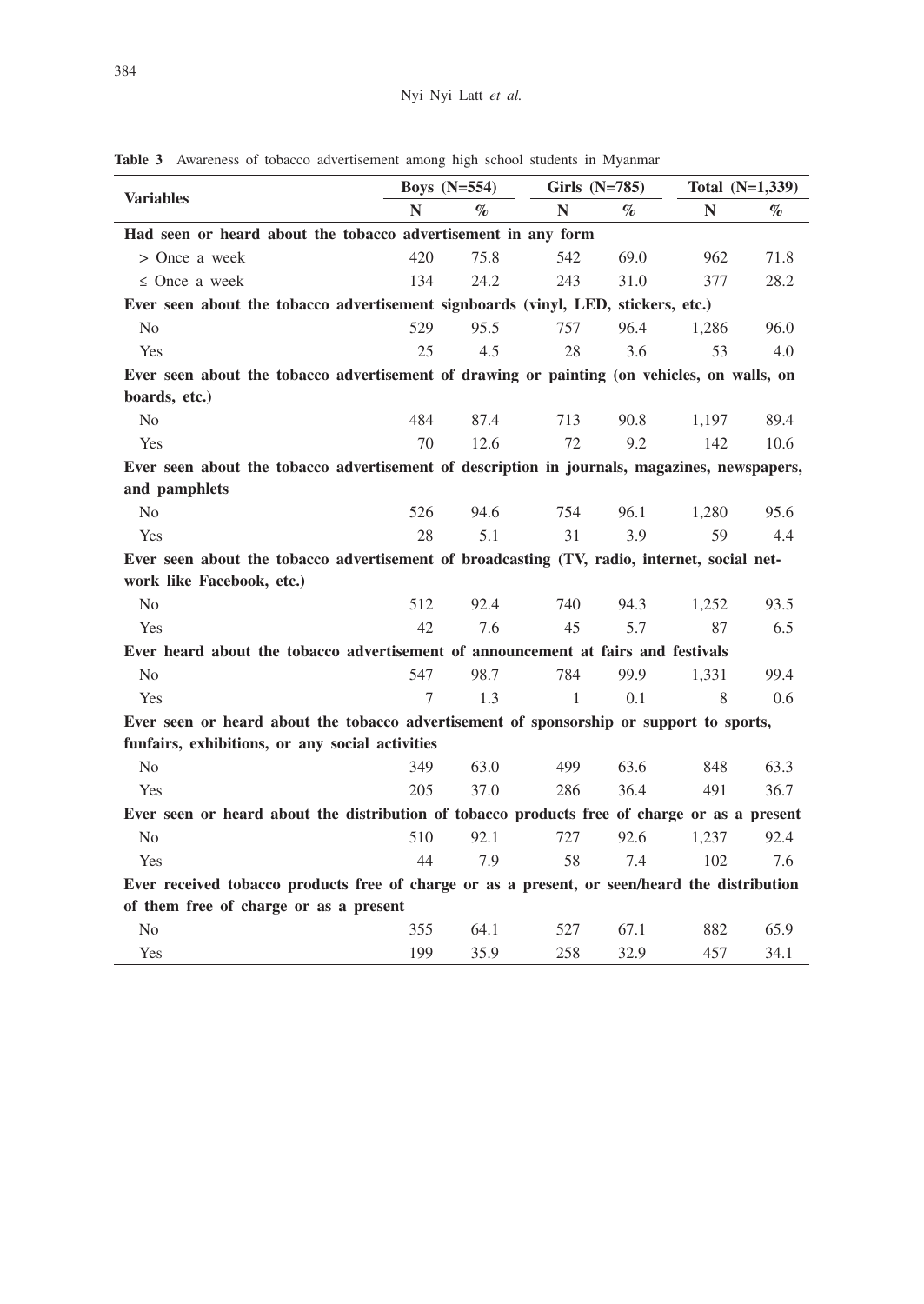|                                                                                   | Boys $(N=554)$ |       | Girls $(N=785)$ |       | Total $(N=1,339)$ |       |  |  |  |
|-----------------------------------------------------------------------------------|----------------|-------|-----------------|-------|-------------------|-------|--|--|--|
| <b>Tobacco</b> sale                                                               | N              | $\%$  | N               | $\%$  | N                 | $\%$  |  |  |  |
| Ever heard about "The Control of Smoking and Consumption of Tobacco Products Law" |                |       |                 |       |                   |       |  |  |  |
| N <sub>0</sub>                                                                    | 224            | 40.4  | 348             | 44.3  | 572               | 42.7  |  |  |  |
| Yes                                                                               | 330            | 59.6  | 437             | 55.7  | 767               | 57.3  |  |  |  |
| Violation can be punished with a fine and/or with imprisonment                    |                |       |                 |       |                   |       |  |  |  |
| N <sub>o</sub>                                                                    | 493            | 89.0  | 716             | 91.2  | 1,209             | 90.3  |  |  |  |
| Yes                                                                               | 61             | 11.0  | 69              | 8.8   | 130               | 9.7   |  |  |  |
| Agree that someone who violates the law shall be punished                         |                |       |                 |       |                   |       |  |  |  |
| N <sub>0</sub>                                                                    | 86             | 15.5  | 123             | 15.7  | 209               | 15.6  |  |  |  |
| Yes                                                                               | 468            | 84.5  | 662             | 84.3  | 1.130             | 84.4  |  |  |  |
| Ever heard about actions taken or reporting upon any violation of law             |                |       |                 |       |                   |       |  |  |  |
| N <sub>0</sub>                                                                    | 554            | 100.0 | 785             | 100.0 | 1.339             | 100.0 |  |  |  |
| Yes                                                                               | $\Omega$       | 0.0   | $\Omega$        | 0.0   | $\Omega$          | 0.0   |  |  |  |

**Table 4** Knowledge on tobacco product regulations among high school students in Myanmar

## DISCUSSION

To the best of our knowledge, this was the first study to report on the tobacco control measures among high school students in Myanmar. The results revealed that students who had ever seen drawings or paintings of tobacco advertisements (on vehicles, walls, boards, etc.) and those who had ever received tobacco products free of charge or as a present or seen/heard about their distribution free of charge or as a present, were twice more likely to know about the TCL than those who had not. Current smokeless tobacco users were more likely to know about the law compared to non-users. Conversely, students who had ever seen someone selling tobacco products to minors, and those who had ever received health education related to tobacco were less likely to know about TCL.

In this study, more than two-thirds of high school students recognized the sale of tobacco products on or within 100 feet from their school premises, and 83.4% of boys had ever seen someone selling tobacco products to minors. Young people are very vulnerable and easy to persuade to start something new that seems to be fashionable to them, $17$ ) and this kind of curiosity may lead them to try tobacco (both smoking and smokeless tobacco).18) The tobacco smoking rate has been increasing among the Myanmar youth, especially among females, showing the highest smoking rate among countries in the Association of Southeast Asian Nations.<sup>19,20)</sup> This finding highlights the weak enforcement of the TCL despite having been enacted in  $2006$ .<sup>5)</sup> School authorities and parents need to take control of the situation, and local administrative officials must monitor sellers and take the necessary actions to ensure that they follow the law.

The present survey showed that current smokeless tobacco users were more likely to know about the law compared to non-users. Thus, awareness of the TCL might not prevent initiation of smoking and smokeless tobacco use. This finding was in line with a study with Palestine university students, which also reported that smokers had a better knowledge of anti-smoking laws.20) More importantly, 89.0% of boys and 91.2% of girls in the present study did not know that the violation of the TCL could be punished with a fine and/or imprisonment. Moreover, no students in this study reported having ever heard about any actions taken or reporting upon any violation of the TCL. Notwithstanding, the enforcement of the law is one of the key elements to prevent the initiation of smoking and smokeless tobacco use among young people.<sup>6-8,18)</sup>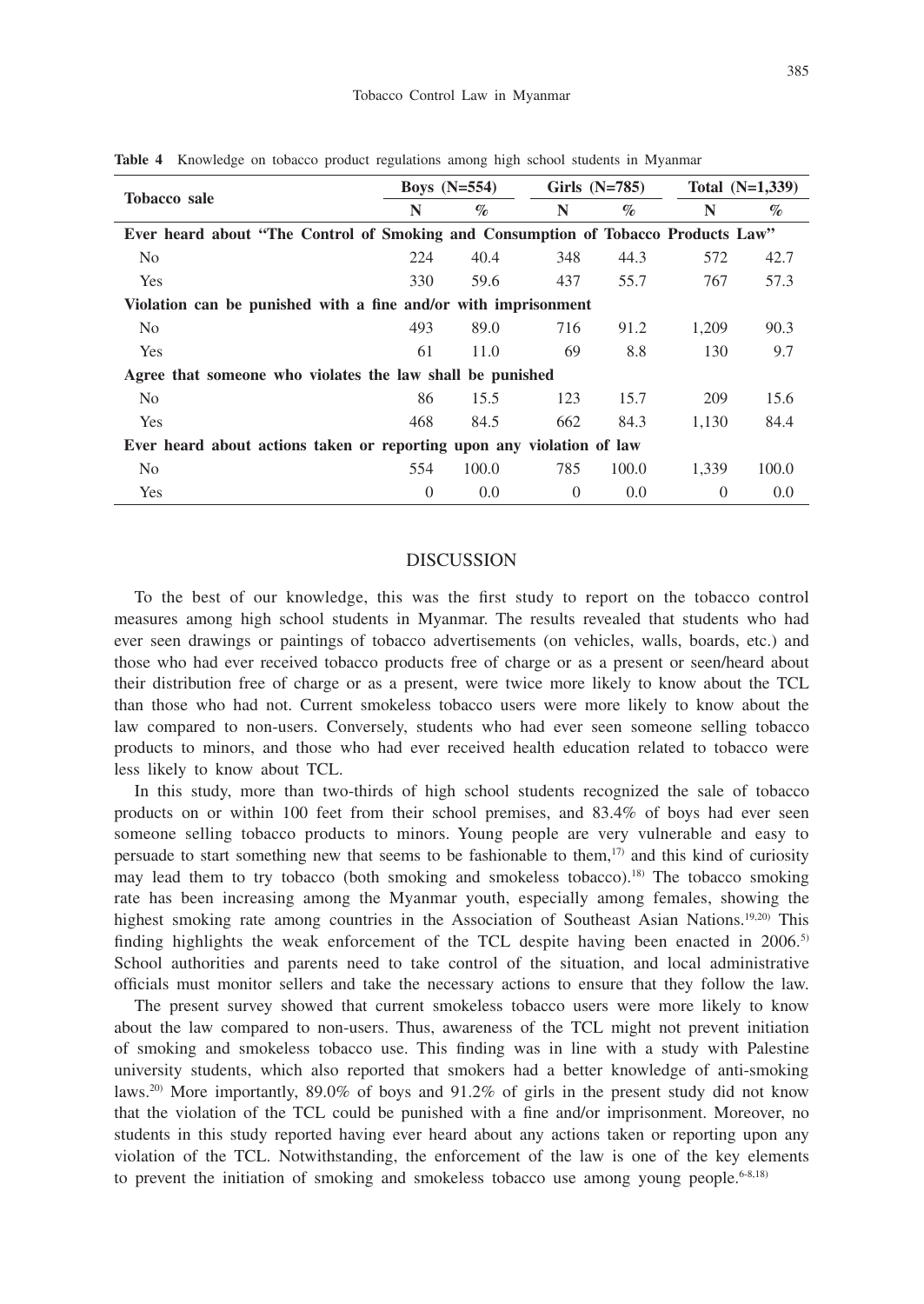| <b>Characteristics</b>                                                                        |     | <b>Having knowledge</b><br>$(N= 767)$ |              | Unadjusted          | Adjusted <sup>b)</sup> |                     |  |
|-----------------------------------------------------------------------------------------------|-----|---------------------------------------|--------------|---------------------|------------------------|---------------------|--|
|                                                                                               | Yes | $\%$<br><b>OR</b><br>95% CI           |              | <b>OR</b>           | 95% CI                 |                     |  |
| Age                                                                                           |     |                                       |              |                     |                        |                     |  |
| $\leq$ 14 years                                                                               | 300 | 53.7                                  | $\mathbf{1}$ | Reference           | $\mathbf{1}$           | Reference           |  |
| $> 14$ years                                                                                  | 467 | 59.9                                  | 1.29         | $(1.03 - 1.60)^*$   | 1.23                   | $(0.97-1.55)$       |  |
| <b>Sex</b>                                                                                    |     |                                       |              |                     |                        |                     |  |
| <b>Boys</b>                                                                                   | 330 | 59.6                                  | $\mathbf{1}$ | Reference           | $\mathbf{1}$           | Reference           |  |
| Girls                                                                                         | 437 | 55.7                                  | 0.85         | $(0.68 - 1.06)$     | 1.07                   | $(0.84 - 1.37)$     |  |
| <b>Current smoker</b>                                                                         |     |                                       |              |                     |                        |                     |  |
| N <sub>o</sub>                                                                                | 718 | 56.6                                  | $\mathbf{1}$ | Reference           | $\mathbf{1}$           | Reference           |  |
| <b>Yes</b>                                                                                    | 49  | 70.0                                  | 1.79         | $(1.06 - 3.02)^*$   | 1.60                   | $(0.92 - 2.80)$     |  |
| Current smokeless tobacco user                                                                |     |                                       |              |                     |                        |                     |  |
| N <sub>o</sub>                                                                                | 667 | 55.9                                  | $\mathbf{1}$ | Reference           | $\mathbf{1}$           | Reference           |  |
| Yes                                                                                           | 90  | 70.9                                  | 1.92         | $(1.29 - 2.87)$ *** | 1.86                   | $(1.20 - 2.89)$ **  |  |
| Ever received health education                                                                |     |                                       |              |                     |                        |                     |  |
| N <sub>o</sub>                                                                                | 324 | 60.4                                  | 1            | Reference           | 1                      | Reference           |  |
| Yes                                                                                           | 443 | 55.2                                  | 0.81         | $(0.65 - 1.01)$     | 0.75                   | $(0.60 - 0.95)^*$   |  |
| Ever see someone selling tobacco products to minors                                           |     |                                       |              |                     |                        |                     |  |
| N <sub>o</sub>                                                                                | 163 | 64.2                                  | 1            | Reference           | 1                      | Reference           |  |
| Yes                                                                                           | 604 | 55.7                                  | 0.70         | $(0.53 - 0.93)$ **  | 0.58                   | $(0.43 - 0.77)$ *** |  |
| Ever seen about the tobacco advertisement of drawing or painting (on vehicles, on walls, on   |     |                                       |              |                     |                        |                     |  |
| boards, etc.)                                                                                 |     |                                       |              |                     |                        |                     |  |
| N <sub>0</sub>                                                                                | 669 | 55.9                                  | $\mathbf{1}$ | Reference           | 1                      | Reference           |  |
| Yes                                                                                           | 98  | 69.0                                  | 1.76         | $(1.21 - 2.55)$ **  | 2.01                   | $(1.37-2.95)$ ***   |  |
| Ever seen about the tobacco advertisement of broadcasting (TV, radio, internet, social net-   |     |                                       |              |                     |                        |                     |  |
| work like Facebook, etc.)                                                                     |     |                                       |              |                     |                        |                     |  |
| N <sub>0</sub>                                                                                | 709 | 56.6                                  | $\mathbf{1}$ | Reference           | 1                      | Reference           |  |
| Yes                                                                                           | 58  | 66.7                                  | 1.53         | $(0.97 - 2.43)$     | 1.66                   | $(1.03 - 2.67)^*$   |  |
| Ever received tobacco products free of charge or as a present, or seen/heard the distribution |     |                                       |              |                     |                        |                     |  |
| of them free of charge or as a present                                                        |     |                                       |              |                     |                        |                     |  |
| N <sub>0</sub>                                                                                | 696 | 56.3                                  | $\mathbf{1}$ | Reference           | 1                      | Reference           |  |
| Yes                                                                                           | 71  | 69.6                                  | 1.78         | $(1.15 - 2.76)$ **  | 2.12                   | $(1.35 - 3.31)$ *** |  |

Table 5 Odds ratio (OR) and 95% confidence interval (CI) of answering "yes" to the question on TCL<sup>a)</sup> for characteristics of high school students in Myanmar

\*P<0.05, \*\*P<0.01, \*\*\*P<0.001; a) Ever heard about TCL: "The Control of Smoking and Consumption of Tobacco Products Law" b) Adjusted for the variables listed in this table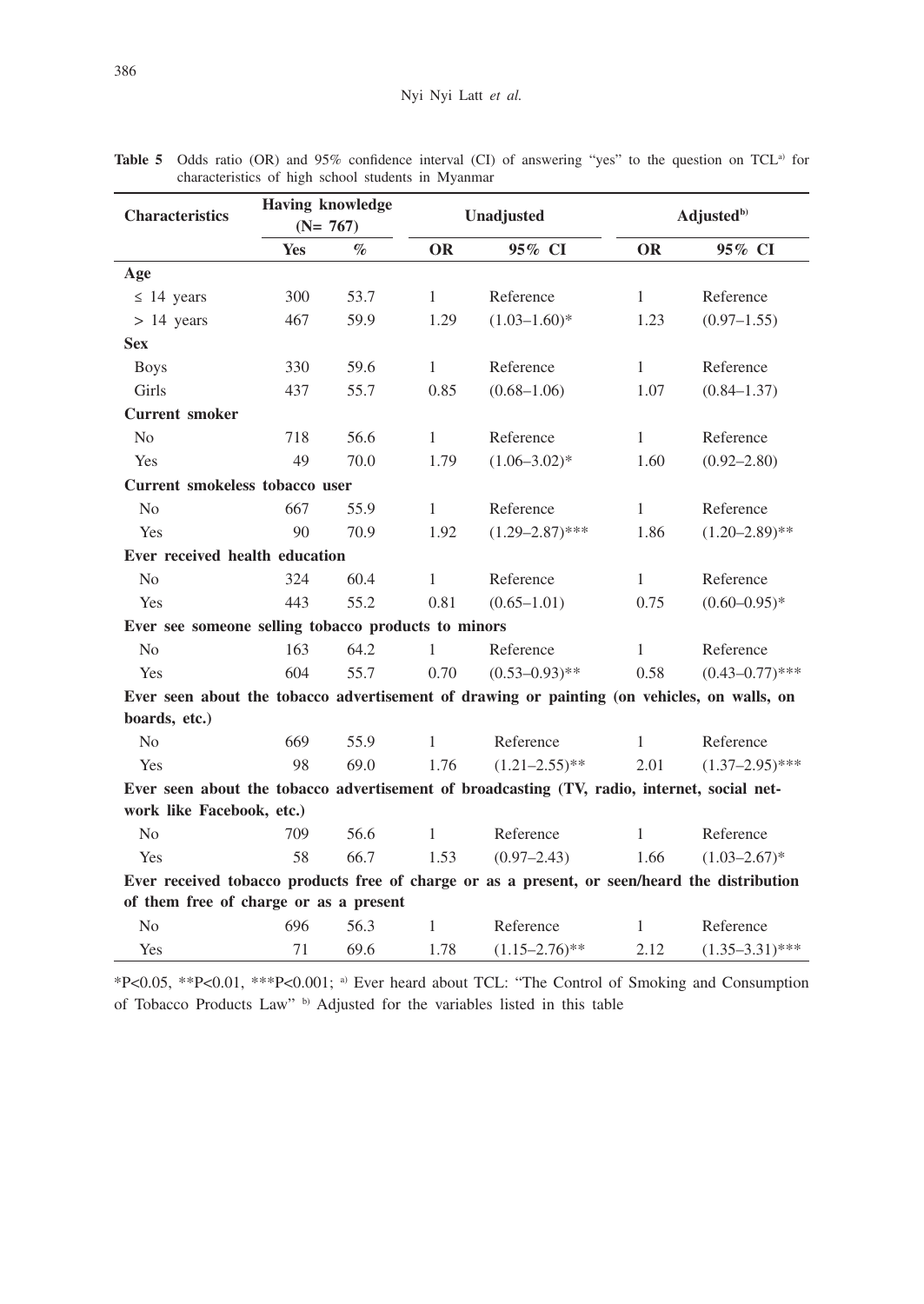387

Tobacco control is the most important measure to reduce mortality from non-communicable diseases.21-23) However, tobacco advertisements are presented to the population in many ways, as these are not well controlled in Myanmar.<sup>19)</sup> In our study,  $75.8\%$  of boys and  $69.0\%$  of girls in high schools had seen tobacco advertisements more than once a week. Exposure to media advertisement was associated with smoking among girls in Botswana.<sup>24)</sup> Tobacco advertisement activities have continued using different forms and channels in Myanmar, which may lead to smoking initiation among young people.

The students who had ever seen drawings or paintings of tobacco advertisement (on vehicles, walls, boards, etc.) and those who had ever received tobacco products free of charge or as a present or seen/heard about their distribution free of charge or as a present were twice more likely to be aware of the TCL. A study in the United States reported that youth curiosity was related to different forms of tobacco advertising.25) It was also shown in the present study that knowing about the TCL was not sufficient to prevent smoking initiation, as students could still be exposed to tobacco advertisements through different channels. A Chinese study revealed that middle school students had positive attitudes towards tobacco use, exposure to tobacco advertisement, and promotion programs.26) Myanmar policy makers need to consider the current tobacco advertisement forms in Myanmar and prevent them from awakening students' curiosity towards tobacco and smokeless tobacco products, which can lead to the initiation of smoking and smokeless tobacco use.

Tobacco industries seek loopholes in the tobacco control measures, especially in developing countries like Myanmar. Students and children can afford to buy cigarettes because they are sold singly or in a package containing less than 20 across the whole country. In total, 89.7% of boys and 86.2% of girls reported having ever seen someone selling single cigarettes or any package with less than 20 cigarettes, although Myanmar TCL specifically prohibits this.<sup>5)</sup>

Most tobacco companies distribute tobacco products and personal goods with the tobacco label free of charge or as a present, and some use brand stretching. Our findings showed that 35.9% of boys and 32.9% of girls had ever received personal goods with the label of tobacco products free of charge or as a present or had seen/heard about this happening. This exposure to tobacco brand names may increase students' curiosity towards tobacco and smokeless tobacco products. Myanmar government needs to reconsider and improve the current tobacco promotion and marketing restrictions in Myanmar.

Another interesting finding in our study was that students who had ever received health education related to tobacco were less likely to be aware of the TCL. This may be because tobacco-related health education focuses on adverse health outcomes of tobacco use. Future tobacco-related health education programs should cover the TCL and its enforcement in order to enhance the awareness of students.

There are some limitations to this study. Firstly, although a relatively large number of participants were randomly sampled, the participation rate was not measured. Since the schools wanted to avoid being linked with the results of survey, school names were not collected. The second limitation concerns the use of self-administered questionnaire, although self-reported measures are commonly used.

## **CONCLUSION**

Awareness of the TCL was very low among high school students in Myanmar. In addition, the majority of high school students did not know that violations of this law could be punished with a fine and/or imprisonment. Furthermore, no students in this study reported having ever heard about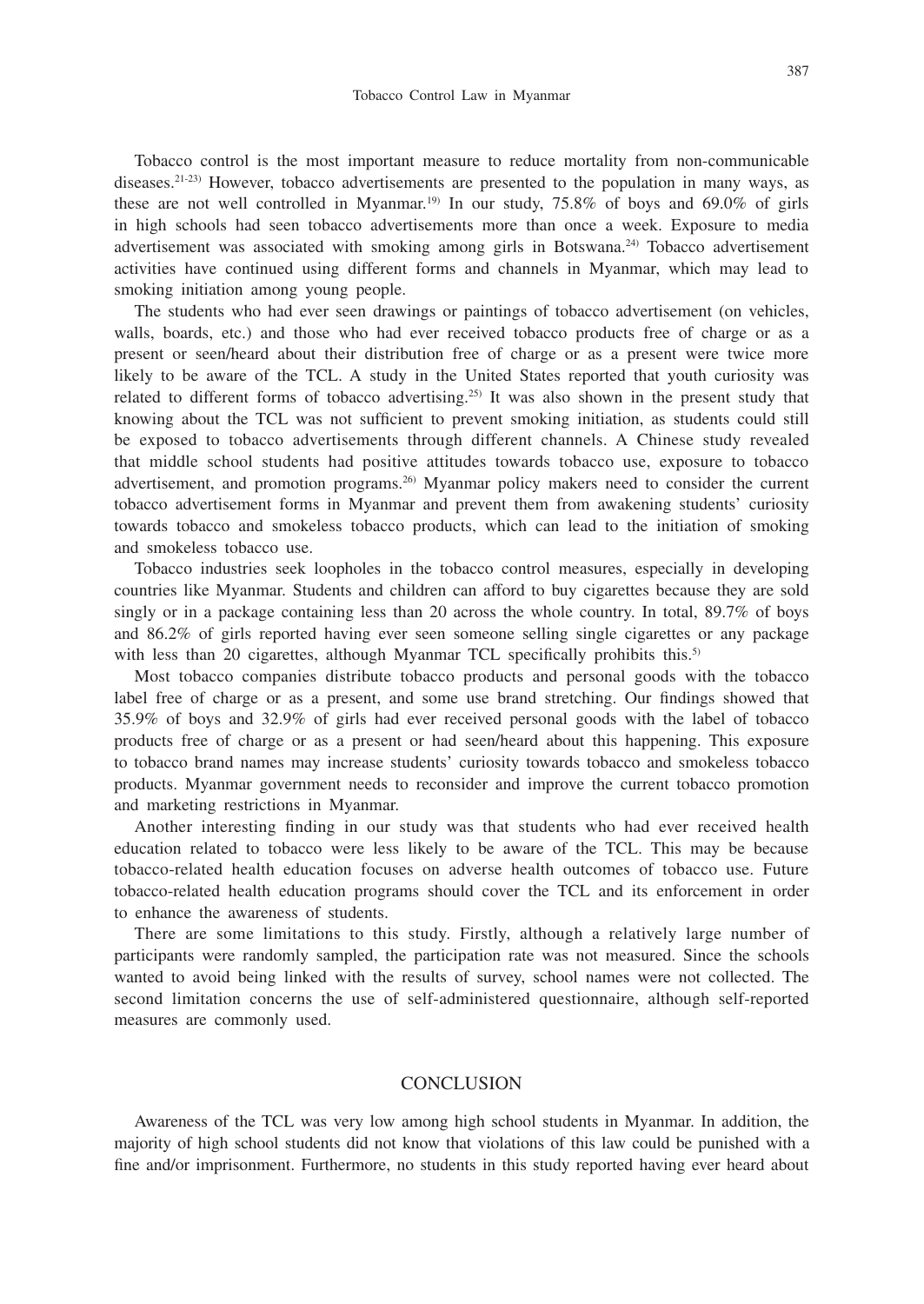any actions taken or reporting upon any violation of the TCL, highlighting that just knowledge and awareness of the law might not prevent initiation of smoking and smokeless tobacco use. This study indicated that TCL enforcement and compliance, as well as tobacco-related health education programs, are not satisfactory in Myanmar. Urgent legal measures must be considered as priority tasks to reduce smoking and smokeless tobacco use among youth.

# ACKNOWLEDGMENTS

The authors would like to thank the Ministry of Health and Sports, and Ministry of Education of Myanmar, the local authorities in the survey areas, and the staff at all participating schools. We would also like to thank all the high school students who voluntarily participated in this study.

## COMPETING INTERESTS

The authors declare that no competing interests exist.

## **REFERENCES**

- 1) World Health Organization. WHO Report on the Global Tobacco Epidemic 2017. 2017, World Health Organization, Geneva, Switzerland.
- 2) United Nations Resolution A/RES/70/1 of 25 September 2015. United Nations Official. Document. Available from: http://www.un.org/en/development/desa/population/migration/generalassembly/docs/globalcompact/A\_
- RES 70\_1\_E.pdf (Accessed on December 5, 2017) 3) World Health Organization. Global Status Report on Non-communicable Diseases 2010, 2011, World Health Organization, Geneva, Switzerland.
- 4) World Health Organization. Framework Convention on Tobacco Control (WHO FCTC), 17 July 2017, World Health Organization, Geneva, Switzerland. Available from: http://www.who.int/fctc/mediacentre/news/2017/congratulations-to-mozambique-new-party/en/ (Accessed on
- December 5, 2017)
- 5) Ministry of Health. Brief Profile on Tabaco Control in Myanmar. 2009, Ministry of Health, Nay Pyi Taw, Myanmar.
- 6) Forster JL, Komro KA, Wolfson M. Survey of city ordinances and local enforcement regarding commercial availability of tobacco to minors in Minnesota, United States. *Tob Control*, 1996; 5: 46–51.
- 7) DiFranza JR, Rigotti NA. Impediments to the enforcement of youth access laws. *Tob Control*, 1999; 9: 152–155.
- 8) Ohmi H, Hirooka K, Hata A, Mochizuki Y. The centenary of the enactment of the law for prohibiting minors from smoking in Japan. *Tob Control*, 2000; 9: 258–260.
- 9) Bonsal R, John S, Ling PM. Cigarette advertising in Mumbai, India: targeting different socioeconomic groups, women, and youth. *Tob Control*, 2005; 14: 201–206.
- 10) Li L, Yong H-H, Borland R, Fong GT, Thompson ME, Jiang Y, *et al.* Reported awareness of tobacco advertising and promotion in China compared to Thailand, Australia and the USA. *Tob Control*, 2009; 18: 222–227.
- 11) Takeuchi Y, Morita E, Naito M, Hamajima N. Smoking rates and attitudes to smoking among medical students: a 2009 survey at the Nagoya University School of Medicine. *Nagoya J Med Sci*, 2010; 72: 151–159.
- 12) Sinha DN, Rinchen S, Palipudi KM, Naing Shein NN, de Silva P, Khadka BB, *et al.* Tobacco use, exposure to second-hand smoke, and cessation training among the third-year medical and dental students in selected Member States of South-East Asia region: a trend analysis on data from the Global Health Professions Student Survey, 2005–2011. *Indian J Cancer*, 2012; 49: 379–386.
- 13) Alvur TM, Cinar N, Oncel S, Akduran F, Dede C. Trends in smoking among university students between